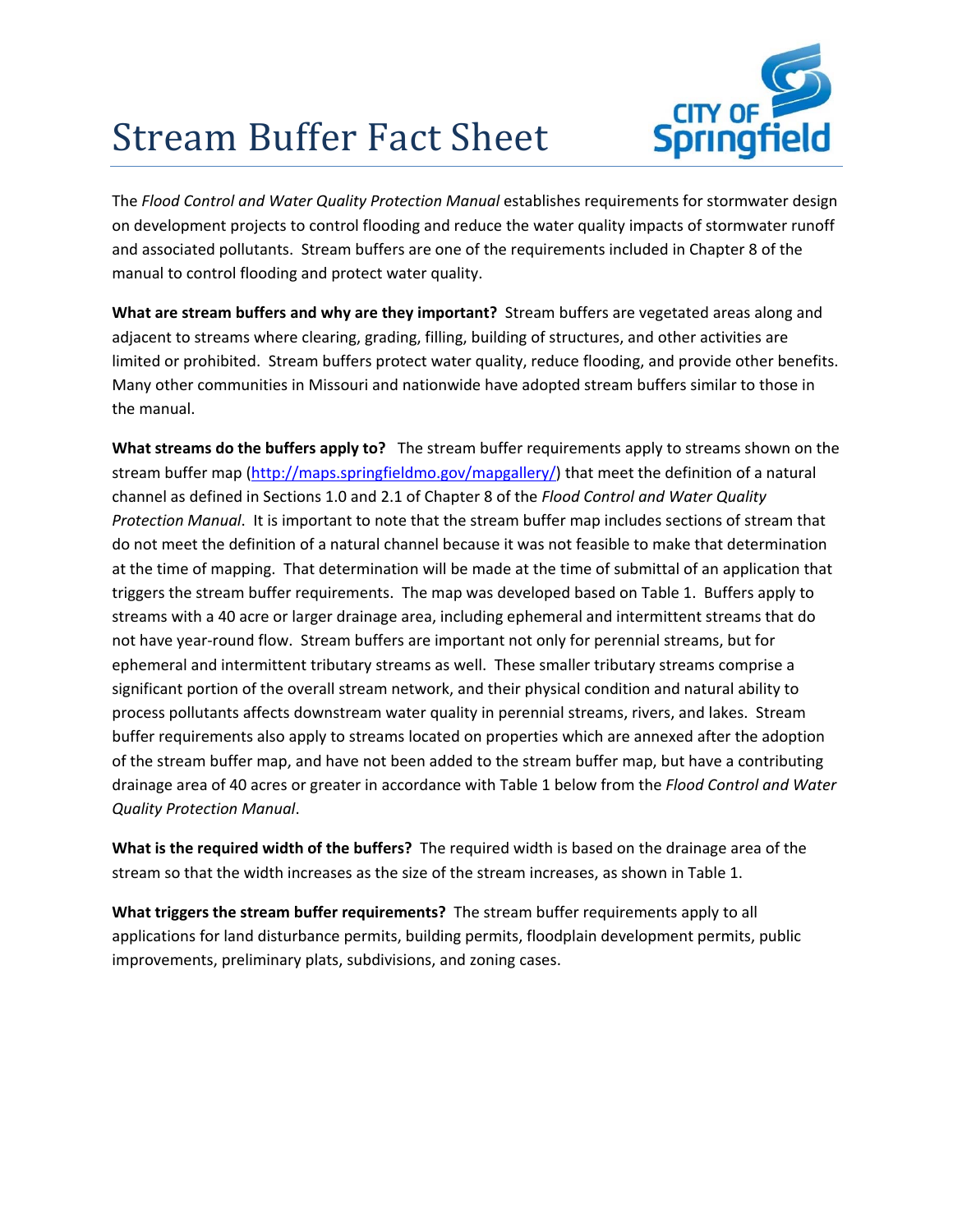| <b>Contributing Drainage Area</b><br>(Acres) | <b>Stream Category</b> | <b>Buffer Width (feet)</b><br>(Measured Separately on Each Side of Stream) |                   |
|----------------------------------------------|------------------------|----------------------------------------------------------------------------|-------------------|
|                                              |                        | <b>Streamside Zone</b>                                                     | <b>Outer Zone</b> |
| Greater than 4 square miles                  | $A$ – large stream     | 50                                                                         | 50                |
| 1 to 4 square miles                          | $B$ – small stream     | 40                                                                         | 40                |
| 160 to 640 acres (1 square mile)             | $C$ – large tributary  | 25                                                                         | 25                |
| 40-160 acres                                 | $D$ – small tributary  | 15                                                                         | 15                |

## **Table 1. Stream Buffer Width Requirements**

Note: Total buffer width is the sum of the widths of the Streamside Zone and the Outer Zone. For example, a buffer width along a large stream (Category A) would be 100 feet on both sides of the stream (200 feet total). The buffer width is measured from the top of bank, or the thalweg if no discernible top of bank exists. The thalweg is the deepest point of the channel.

**What does the map of the stream buffers show? The stream buffer map shows stream buffer requirements within the City limits.** Not all buffers shown on the map are required. It is important to understand how the map was developed and when stream buffers do not apply, as follows:

- The map shows the entire length of the stream for the two largest stream categories A and B, even if the stream is enclosed in a box culvert or does not meet the definition of a natural channel and buffers are therefore not required. The reason the entire length is shown is to provide a planning tool for encouraging voluntary setbacks on these larger streams, most of which are in the FEMA floodplain. Voluntary setbacks are encouraged to allow adequate space in the event that a future stream restoration project is desired.
- For the two smallest categories, the map shows the sections of stream that are open channels regardless of the type of channel (i.e. natural or engineered). This means that sections of stream are shown which do not have required buffers because they do not meet the definition of a natural channel. For purposes of map creation, it was not feasible to visually inspect all the channel sections to determine if they meet the definition of a natural channel. This will be determined at the time of submittal of an application that triggers stream buffer requirements.
- The buffer widths shown on the map are an estimation for planning purposes only. The actual width will be based on a survey and plan by the applicant.
- The map shows buffers in areas that may not be required. If the buffer area is currently developed and an application for redevelopment of the property is submitted, only the Streamside zone for stream categories A and B is required to be re‐established or mitigated. Redevelopment of individual single-family lots is exempt from this requirement to re-establish or mitigate the Streamside Zone. Stream buffers are not required for redevelopment of existing developed buffer areas for the Outer Zone of stream categories A and B or for either zone of categories C and D.
- Stream buffers shown on existing developed lots have no impact on that lot unless an application is submitted that triggers stream buffer requirements. If an application is submitted for redevelopment of an existing developed buffer area, stream buffer requirements only apply if the stream is a natural or naturalized channel and only the Streamside Zone of stream categories A and B is required (see above bullet point).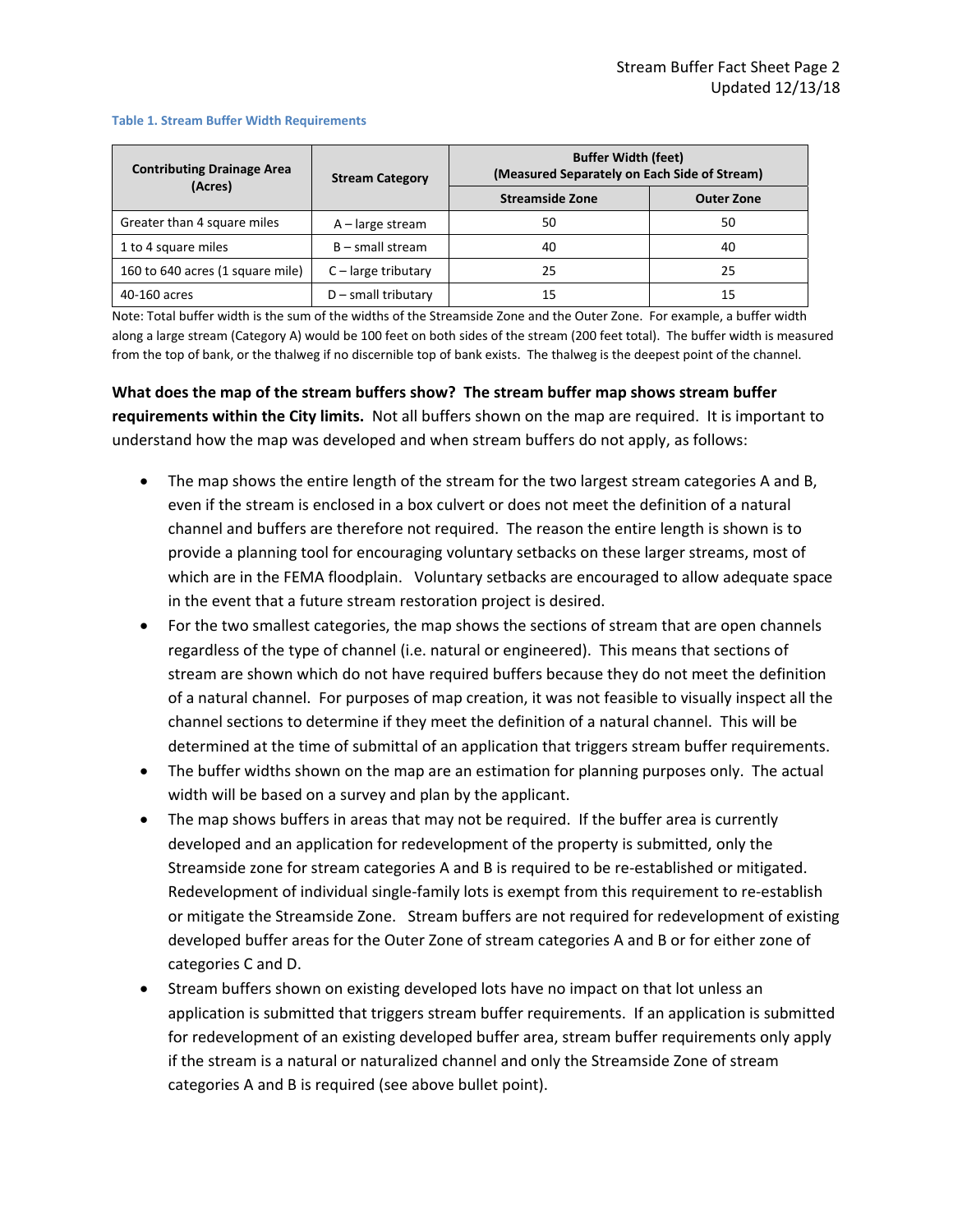## **How is top of bank defined?**

The buffer is measured from the top of bank, or the thalweg if no discernible top of bank exists. Top of bank is defined as the top of bank of the bankfull stage of the active channel. Section 4.2.1 of Chapter 8 describes field indicators to be used to determine the bankfull stage. For stream buffer purposes, a simplified definition of the bankfull stage is the elevation of the water surface when rising water completely fills the active channel and first begins to spill onto the local floodplain as shown in Figure 1.



**Figure 1. Idealized Cross‐Valley Profile (Source: Indiana Fluvial Erosion Hazard Program)**

## **When using buffer width averaging per Chapter 8 Section 4.1.13.1 (1), do existing trees in the area** being added to the buffer count for trees removed in the area of encroachment in order to meet the **tree replacement requirement in Section 4.1.6?**

Existing trees in the area being added to the buffer do not count for trees removed in the area of encroachment. The language in Sections 4.1.2, 4.1.6, and 4.1.13 is written to require both mitigation for the buffer encroachment as well as mitigation for the removal of trees in the buffer. This is also the case when utilizing the buffer reforestation mitigation option in Section 4.1.13.1(2). In this case, reforestation of another area of the buffer to 60% canopy coverage is required in addition to planting replacement tree for the trees removed due to encroachment. This is stated in Section 4.1.6.

Because Section 4.1.4 allows removal of dead or diseased trees and invasive vegetation, it is not required to plant replacement trees for any dead, diseased, or invasive trees that will be removed due to encroachment into the buffer. A diseased tree must be recommended for removal by a certified arborist to meet this requirement. Invasive trees must be on the Missouri Department of Conservation list https://nature.mdc.mo.gov/status/invasive. The question has been asked whether cedar trees are considered invasive and whether planting replacement trees is required for those. Although cedar trees are a problem for invading glades and prairies that are not burned periodically, they are not on the invasive list. They are an early colonizer for transforming damaged areas back into a forest and provide